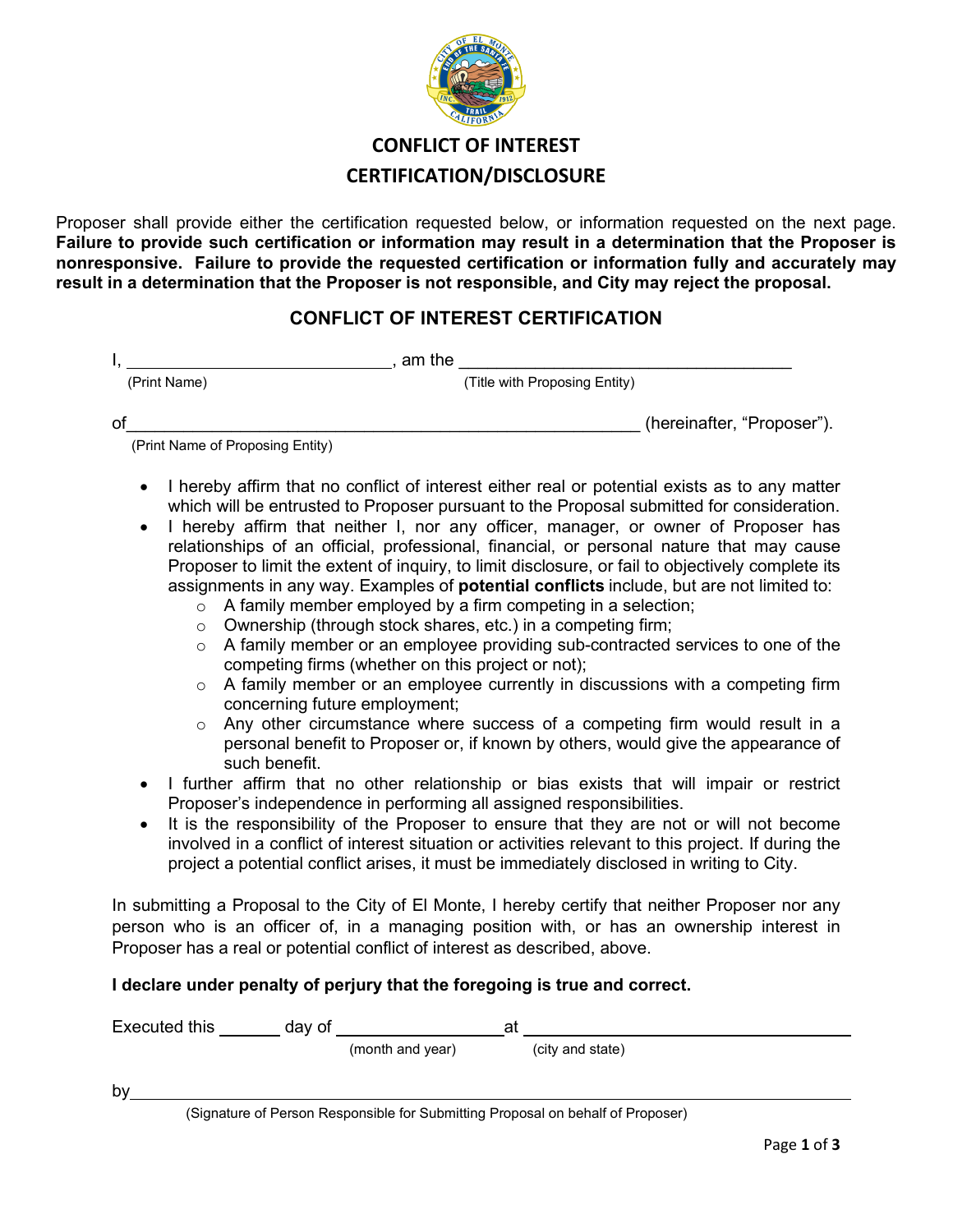# **CONFLICT OF INTEREST DISCLOSURE**

*Please describe any real or potential conflict of interest (if any):* 

*Attach additional sheets, if necessary.*